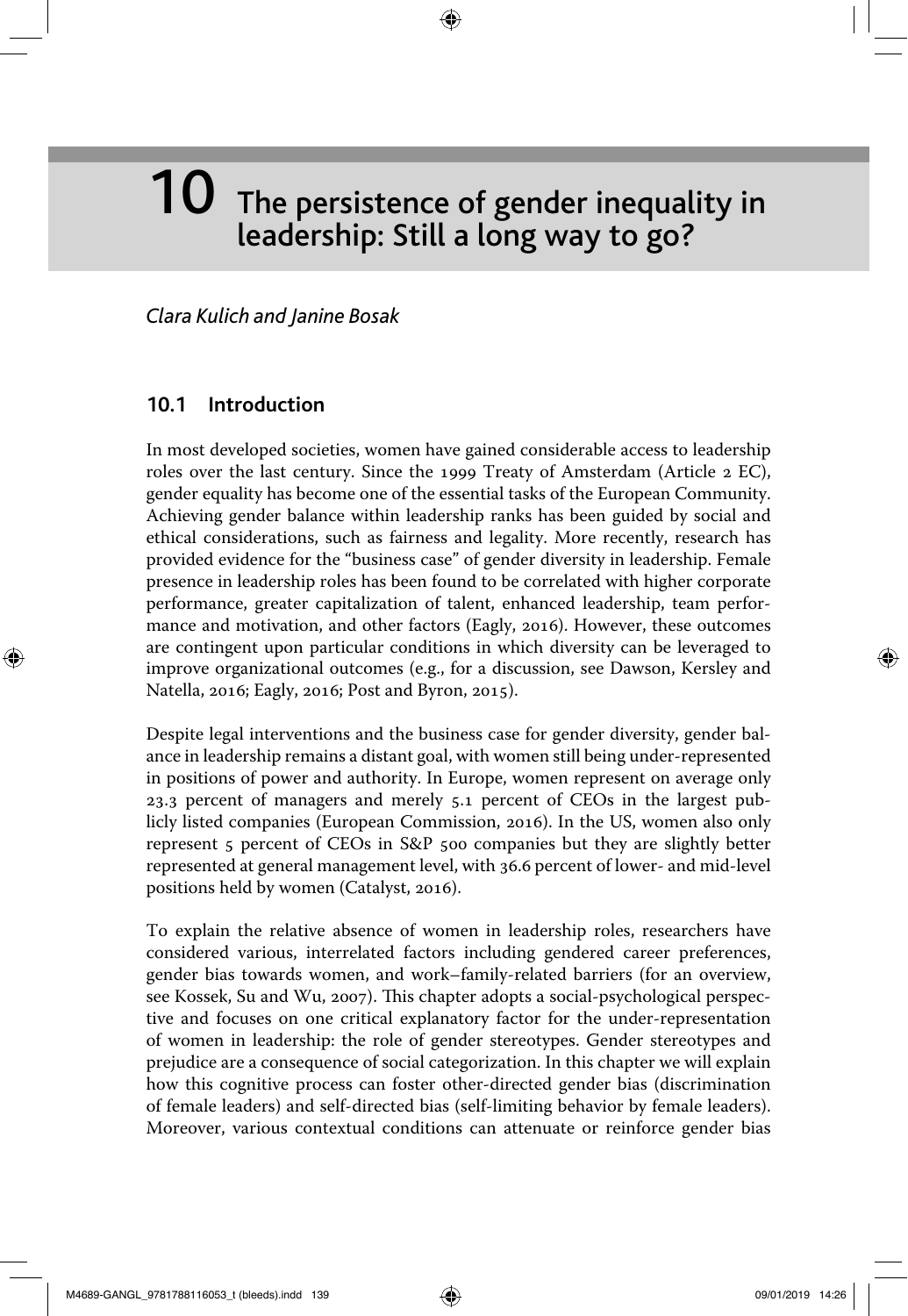in leadership. This chapter aims to  $(i)$  explain the complexity of gender stereotypes and female leadership; and (2) highlight research questions that await further examination to efficiently tackle gender imbalance in leadership.

# **10.2 Barriers to gender equality – gender stereotypes and prejudice in leadership**

Stereotypes are beliefs about a set of attributes ascribed to a social group. When a person's social category is salient, the person will be perceived as a group member and as possessing the respective attributes (see Bosak, Asbrock and Meyer, 2018). The cognitive process of social categorization of individuals or roles forms the basis of stereotyping. One important social category in our society is sex. Identifying an individual as a woman or a man activates beliefs about the person's traits and behaviors. These beliefs or gender roles include descriptive expectations about what men and women are like as well as prescriptive and proscriptive beliefs about what they should, or should not, be like (Cialdini and Trost, 1998). The content of these gendered expectations consists of two core dimensions: communion and agency (e.g., Deaux and Lewis, 1984; Heilman, 2012). Communal beliefs pertain to a concern for others and include relational qualities such as sympathetic, kind, affective, and caring, which are typically ascribed to women. In contrast, agentic beliefs pertain to assertion and control and include qualities such as being dominant, assertive, daring, and self-confident, which are typically ascribed to men. We will introduce four theories that explain the origins of gender stereotypes and the motivations underlying these generalizations, and sometimes wrong assumptions, about women and men.

Social role theory (Eagly, 1987; Eagly, Wood and Diekman, 2000) argues that gender stereotypes follow from people's observation of women and men in social roles. In industrialized societies, women are more likely to occupy roles of homemaker and primary caregiver to children, and hold service and caretaking jobs in the paid economy. In contrast, men are more likely to occupy roles of breadwinner and hold full-time jobs in the paid economy, with these roles often pertaining to power, leadership, and physical strength. This differential role occupancy leads perceivers to infer that men are particularly agentic and that women are particularly communal (Cejka and Eagly, 1999), thus creating gender-stereotypical beliefs. Gender stereotypes thus stem from role-bound activities. The attributes required to be successful in these roles "become stereotypic of each sex and facilitate its typical activities" (Diekman and Eagly, 2000, p. 1172).

Other theories on the development and content of stereotypes focus on status and relational interdependence rather than directly observed behaviors as the origin of stereotypes. According to the stereotype content model (Fiske et al., 2002), beliefs about group members follow from people's perceptions of two dimensions of intergroup relations: competence and warmth. From this perspective, low-status groups are typically described as high in warmth and low in competence, whereas high-

M4689-GANGL\_9781788116053\_t (bleeds).indd 140 **09/01/2019 14:26** 09/01/2019 14:26

◈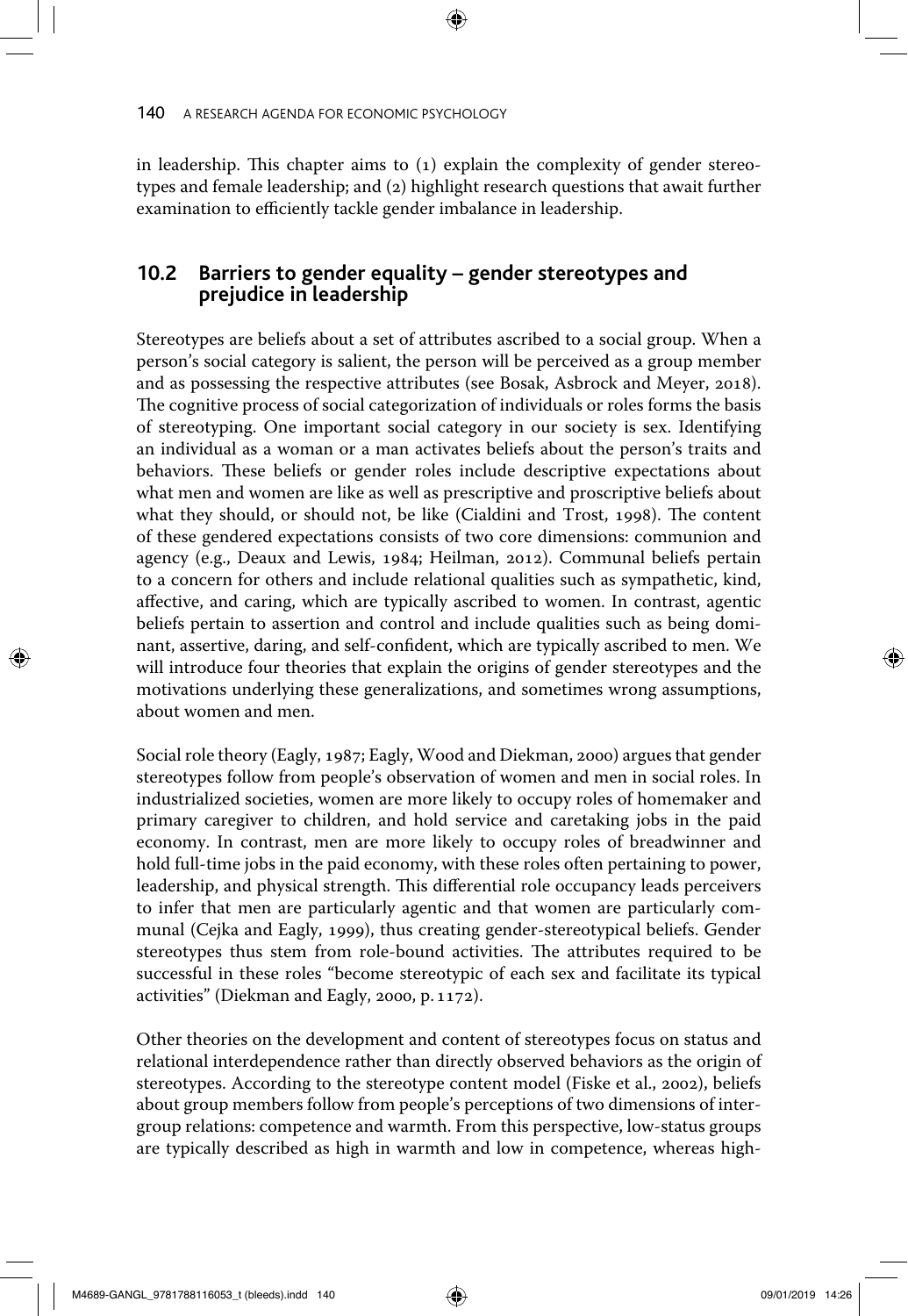status groups are perceived to be low in warmth and high in competence. Women are typically considered as lower status than men and are therefore seen as warmer and less competent than men. Paradoxically, although people associate more positive and warmth-related qualities with women than men ("women are wonderful" effect; Eagly and Mladinic, 1994), the same qualities can lead to disadvantages in the workplace, where competence-related traits are seen as more critical to professional success.

⊕

Stereotyping can also be seen as a result of cognitive processes of categorization. People have a natural tendency to categorize themselves and others into social groups (e.g., gender, age, religion). A person's sex is mostly the first characteristic that observers notice about others, who are in an instant categorized as male or female (e.g., Fiske, Haslam and Fiske, 1991). According to the cognitive miser perspective, this cognitive process helps to reduce information and thus liberates cognitive capacities to react quickly and process complex situations (Hamilton, Stroessner and Driscoll, 1994). Thus, social categorization is viewed as a necessary cognitive function to deal with a complex world while likely producing bias in cognitive processing.

Another theory explains stereotyping through motivational sources linked to intergroup processes rather than a bias in cognitive functioning. People have a need to be positively distinct and thus tend to compare themselves to others in order to know where they stand in terms of their traits, capacities, and attitudes (Festinger, 1954). However, as posited by social identity theory, individuals not only compare themselves on an inter-individual level but also on a group level, with the aim to achieve a positive and distinct social identity (Tajfel and Turner, 1986). For such social comparisons, it is necessary to categorize oneself and other people. As a result, members of the same social category (e.g., the same sex) will be seen as similar to each other but different from the members of other groups (e.g., opposite sex). This fulfils the need to be distinct on a group level while fulfilling, another basic need – that of belonging.

In conclusion, observations of men and women in social roles, perceptions of status differences between the sexes, social categorization processes, and people's motivation to see the self positively shape their beliefs about women's greater communion and warmth and men's greater agency and competence, respectively. These genderstereotypical beliefs entail behavioral expectations for the sexes and provide the basis for gender bias in the workplace and self-stereotyping of women and men.

# 10.2.1 The impact of gender bias on performance and leadership evaluations

Gender stereotypes pose one explanation for women's challenges in being perceived as a leader and in attaining roles with authority. Although gender stereotypes are less powerful in the presence of social role information (e.g., occupational role; see Bosak, Sczesny and Eagly, 2007, 2012), they remain influential in work settings (e.g.,

↔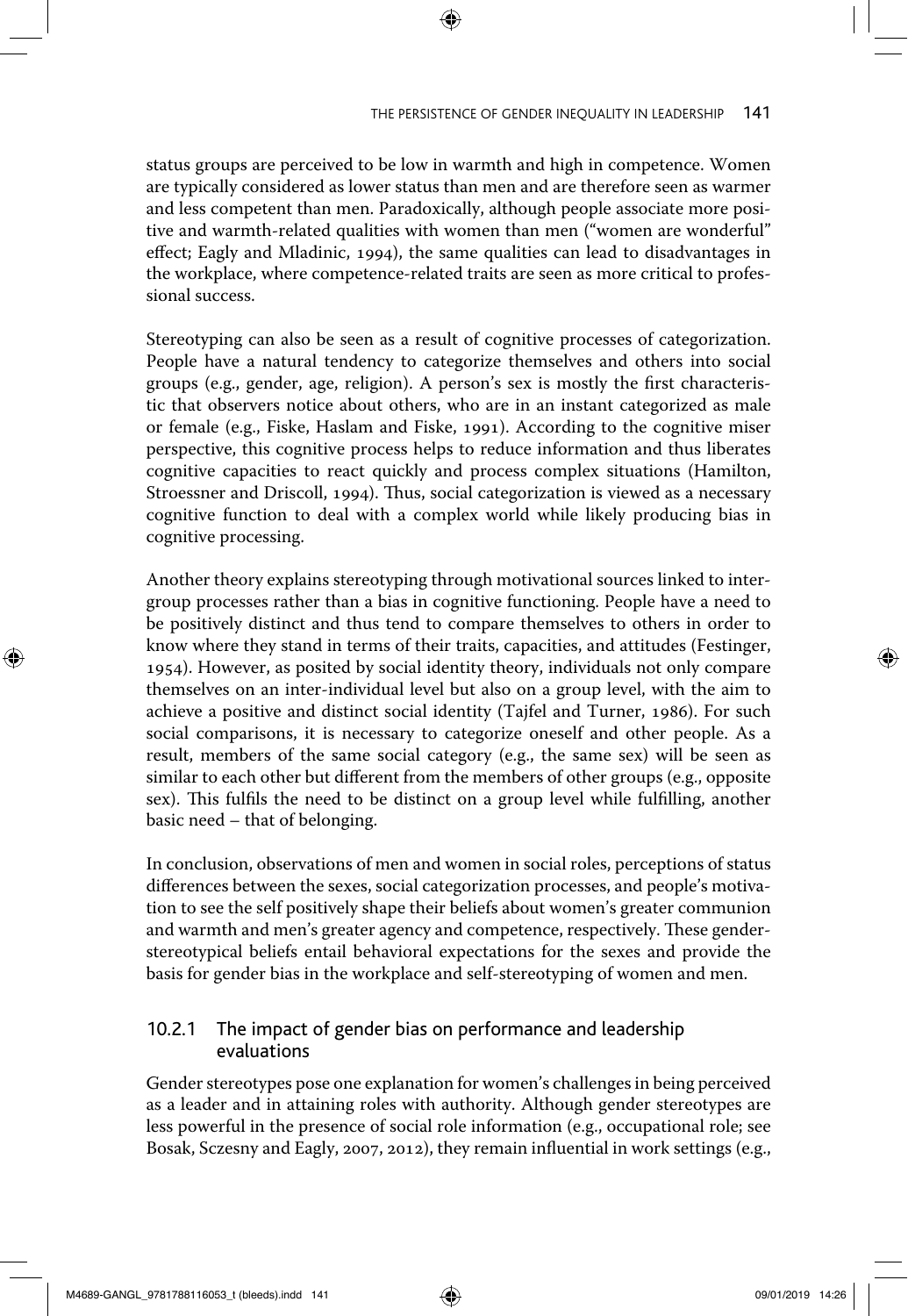Ridgeway, 2001). Gender stereotypes can give rise to prejudice and discrimination against female leaders due to dissimilar beliefs about the female gender role and the leadership role. Communal qualities that are predominantly ascribed to women are perceived to be incongruent with agentic qualities typically ascribed to leaders (Eagly and Karau, 2002). Early research by Schein provided evidence of this masculine construal of leadership and alluded to a think manager–think male phenomenon (see Schein, 2001). Specifically, she found that successful middle managers are perceived as more like men than women in numerous, mainly agentic qualities. In general, this incongruity between beliefs about women and leaders may give rise to decreased expectations of performance and of success for women, which in turn may lead to gender discrimination in selection decisions, performance appraisals, and reward allocations (Heilman, 1983, 2001). According to role congruity theory (Eagly and Karau, 2002), the incongruity between the female gender role and leadership roles can lead to two forms of prejudice toward female leaders. These two forms include biased perceptions of (1) women's potential for leadership roles due to stereotypical beliefs that men rather than women possess leadership ability; and (2) women's leadership behavior, which is judged less favorably than the same behavior shown by men. The first form of prejudice stems from descriptive gender stereotypes, that is, beliefs about what women and men are like. These beliefs can lower women's chances of accessing leadership roles, as people might believe that women do not have the necessary traits to be good leaders (Heilman, 2012). In contrast, the second form of prejudice stems from prescriptive gender stereotypes, that is, beliefs about what women and men *should* be like. If female leaders violate these prescriptive beliefs by demonstrating agentic behaviors expected in leaders and failing to show communal behaviors expected in women, they can face negative evaluations, interpersonal hostility, and dislike (Heilman and Okimoto, 2007; Heilman et al., 2004; Rudman and Glick, 2001). Empirical research further demonstrated that both contextual and personal factors affected these prejudice types (see Eagly and Karau, 2002). For example, these types of prejudice might be more or less pronounced as a function of the perceived masculinity of the leader role, the gender of the perceiver, the cultural context, or the salience of the gender role in a given context (e.g., pregnancy, token status).

The perceived incongruity between the female gender role and leader roles also makes it difficult for women to have their achievements and performances acknowledged. An array of research has shown that objectively identical traits and behaviors do not translate into the same evaluations and outcomes for women and men. For example, an extensive meta-analysis of experiments presented applicants with identical job résumés or applications except for the manipulation of applicants' gender. The results showed that, for typically male jobs, men received higher ratings than women, whereas for typically female jobs, women received higher ratings than men (Davison and Burke, 2000). Similarly, participants showed greater devaluation of women compared to men for leadership behaviors in male-dominated leadership roles (see meta-analysis of 61 experiments by Eagly, Makhijani and Klonsky, 1992). Meta-analytic evidence from organizational studies further showed preferential hiring of men (Koch, D'Mello and Sackett, 2015) and fewer promotions for women

◈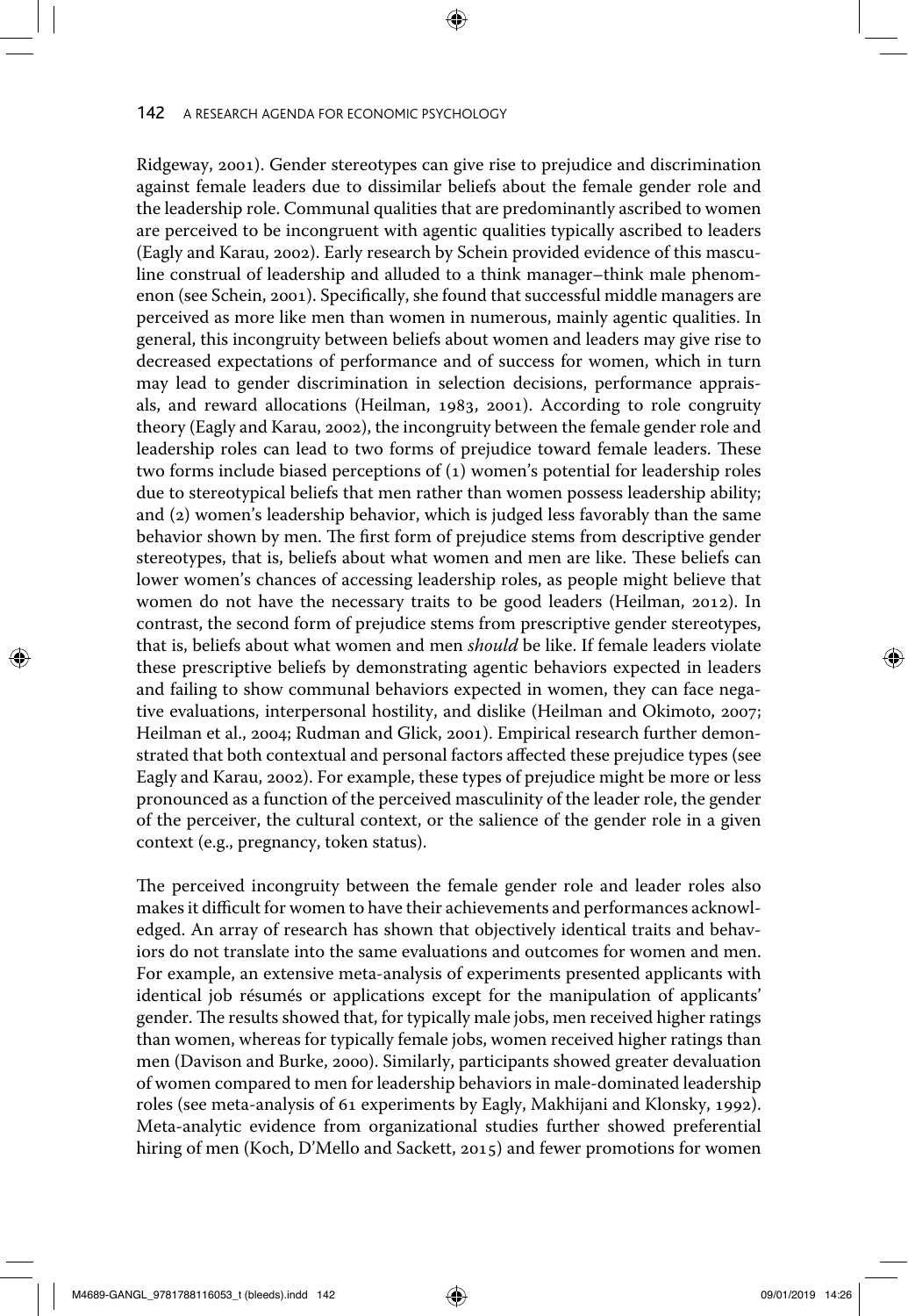than men in various professional roles (Joshi, Son and Roh, 2015), particularly for male-dominated positions. These findings suggest that objectively identical behaviors or resumes will receive different evaluations depending on the stimulus person's gender. As male-dominated and higher status leader roles in particular are construed in masculine, agentic terms, the reviewed evidence demonstrates clear bias against female applicants for such roles and against female leaders.

The performance–reward relationship also tends to be skewed for women. This is reflected in pay–performance relationships, where male directors' compared to female directors' bonus payments tend to be strongly and positively related to company performance (Kulich et al., 2011). Similarly, male but not female doctors' grades from medical school were positively related to their remuneration 15 years later (Evers and Sieverding, 2014). A meta-analysis by Joshi et al. (2015) further revealed gender differences in performance evaluations, sometimes in favor of women and sometimes in favor of men. These differences are unrelated to gender differences found in promotional outcomes, which are systematically showing higher outcomes for men and effect sizes being much larger than for evaluations. Overall, these findings suggest that performance attributions are influenced by the actor's gender, with the same performance unlikely to yield the same outcomes for women and men.

Which factors are responsible for these gender-biased performance evaluations? Performance evaluations depend on the degree to which an actor is deemed responsible for an outcome. One reason for the weak relationship between women's performance and promotional outcomes could stem from an attributional bias. Previous research showed that, for men, successful work performance leads to internal attributions, with men being believed to be especially skilled. In contrast, for women, such performance leads to external attributions, such as luck or effort (Deaux and Emswiller, 1974; Heilman and Guzzo, 1978). The attribution of successful work performance to ability and skills rather than other factors is positively related to promotion decisions (Heilman and Guzzo, 1978). Overall, these findings suggest that women and men face different realities, as objectively identical performance by the sexes is perceived differently and is attributed to different factors, with gender stereotypes underpinning these actions.

Another explanation as to why performance by female leaders does not pay off is the fact that women fulfilling the demands of leadership roles and displaying agentic behaviors might elicit unfavorable evaluations by others and thus not translate into promotions and rewards. According to role incongruity theory, gender stereotypes dictate how women and men ought (not) to behave. Gender a-typical behavior, which violates such prescriptions and proscriptions, can lead to severe consequences for the actor. The more women in leader or negotiator roles behave in agentic or dominant ways as required by such roles, the more these women are likely to receive negative evaluations because their behavior deviates from norms of the female gender roles. For example, women negotiating their salaries or acting as confident leaders may be perceived as competent and successful, but at the

M4689-GANGL\_9781788116053\_t (bleeds).indd 143 **(a)** 09/01/2019 14:26

↔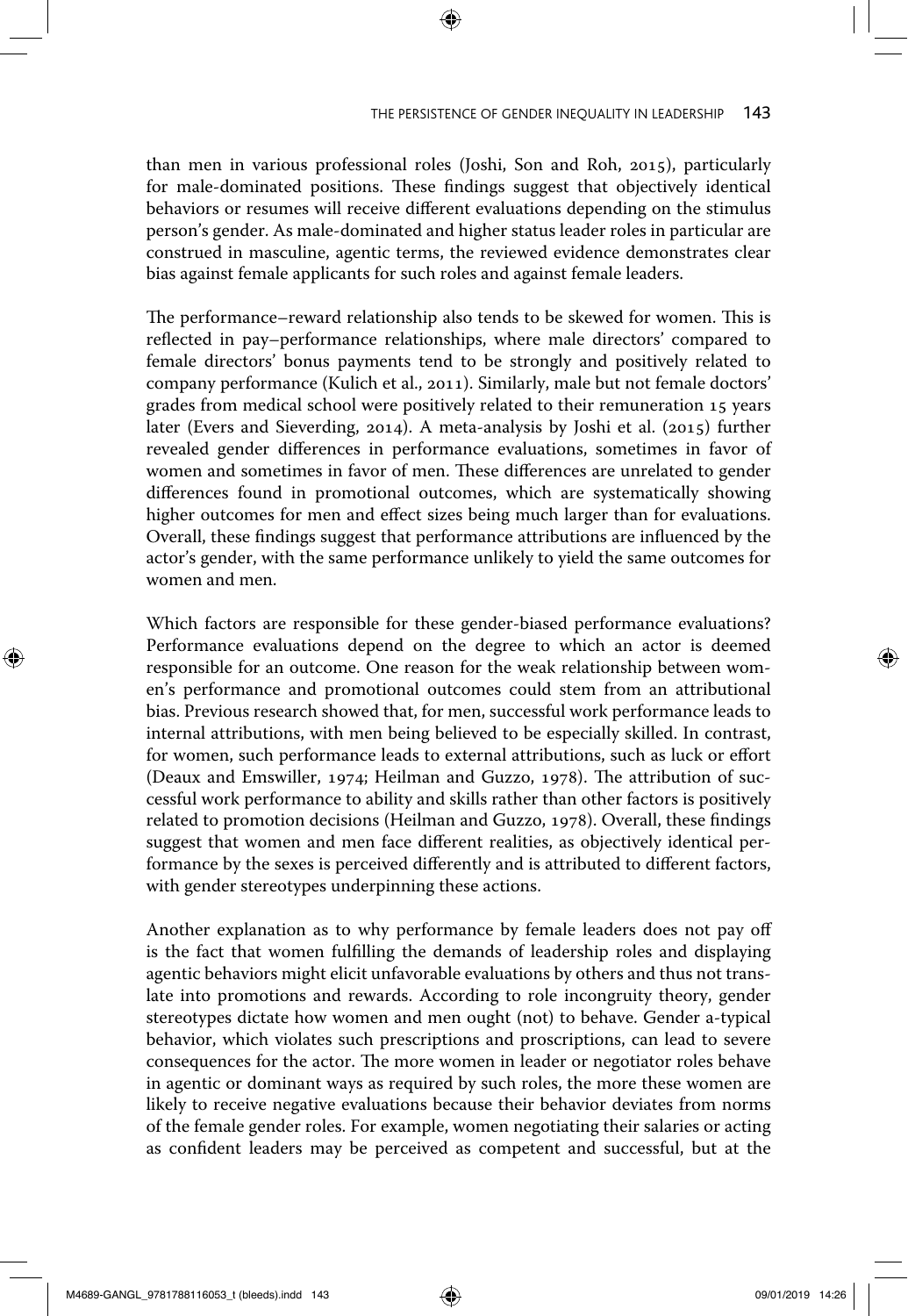same time "unwomanly," "pushy," or "demanding," thereby eliciting hostile reactions (Kray and Thompson, 2005; Rudman et al., 2012). The perceived deviation of female leaders from expectations of their gender role can thus result in social and economic punishments such as being excluded from promotions or salary increases. In summary, women face a double bind. On the one hand, they should avoid appearing too communal in a work context as this undermines competence judgments. On the other hand, when they do behave agentically, they are likely to experience backlash. Perceivers especially engage in such discriminatory behavior when they feel threatened (e.g., being outperformed). This behavior allows them to regain their self-worth and to maintain the status quo.

Gender stereotypes pertaining to agency and competence further give rise to double standards in performance evaluations of women and men. Women are expected to lack agency and competence relative to men. Thus, if women perform well in a male domain they may be held to a stricter standard than men. This implies that they need to display more agency and show better performance than men to be considered competent. For example, in a hiring simulation study (Bosak and Sczesny, 2011), at the screening stage, participants short-listed female and male applicants similarly likely for a leadership position. However, consistent with gender stereotypes, male applicants without previous leadership experience were hired over their female counterparts by male participants at the final stage of the hiring process. Similarly, in the context of status characteristics theory (see Berger et al., 1986), experiments found that, although the behavior of men and women with whom participants interacted was equated, men were judged as more competent than women (see review by Foschi, 2000). These findings suggest that women are disadvantaged by the stricter standard – without being seen as highly able despite performing as well as their male counterparts their potential to be perceived as an effective leader in organizational settings is compromised.

The perceived incongruity between the female gender role and leadership roles and associated negative implications for women follow primarily from construing leadership roles in masculine ways, that is, with stronger emphasis on agentic and less emphasis on communal traits. Consequently, men tend to be seen to have what it takes to be a good leader and preferred for leadership roles. However, in particular circumstances, leadership roles foster female appointments. This applies in particular to appointments following scandals, weak or unstable company performance, or other turbulent circumstances (Ryan et al., 2016). Research into the glass cliff phenomenon has analyzed these contexts and shows that female leaders are more likely to attain leadership in situations that are particularly precarious and risky for women's careers (Ryan and Haslam, 2005). Several archival and experimental studies have illustrated that women are prone to become leaders in troubled organizational contexts – including business and politics, but also other domains such as sport or academia (see Kulich and Ryan, 2017). Gender stereotypes play an important role as they associate women with potentially useful traits for crisis contexts such as, for example, conflict solving or communication skills (Eagly et al., 1992). Moreover, stereotypes associate women with change and men with stabil-

◈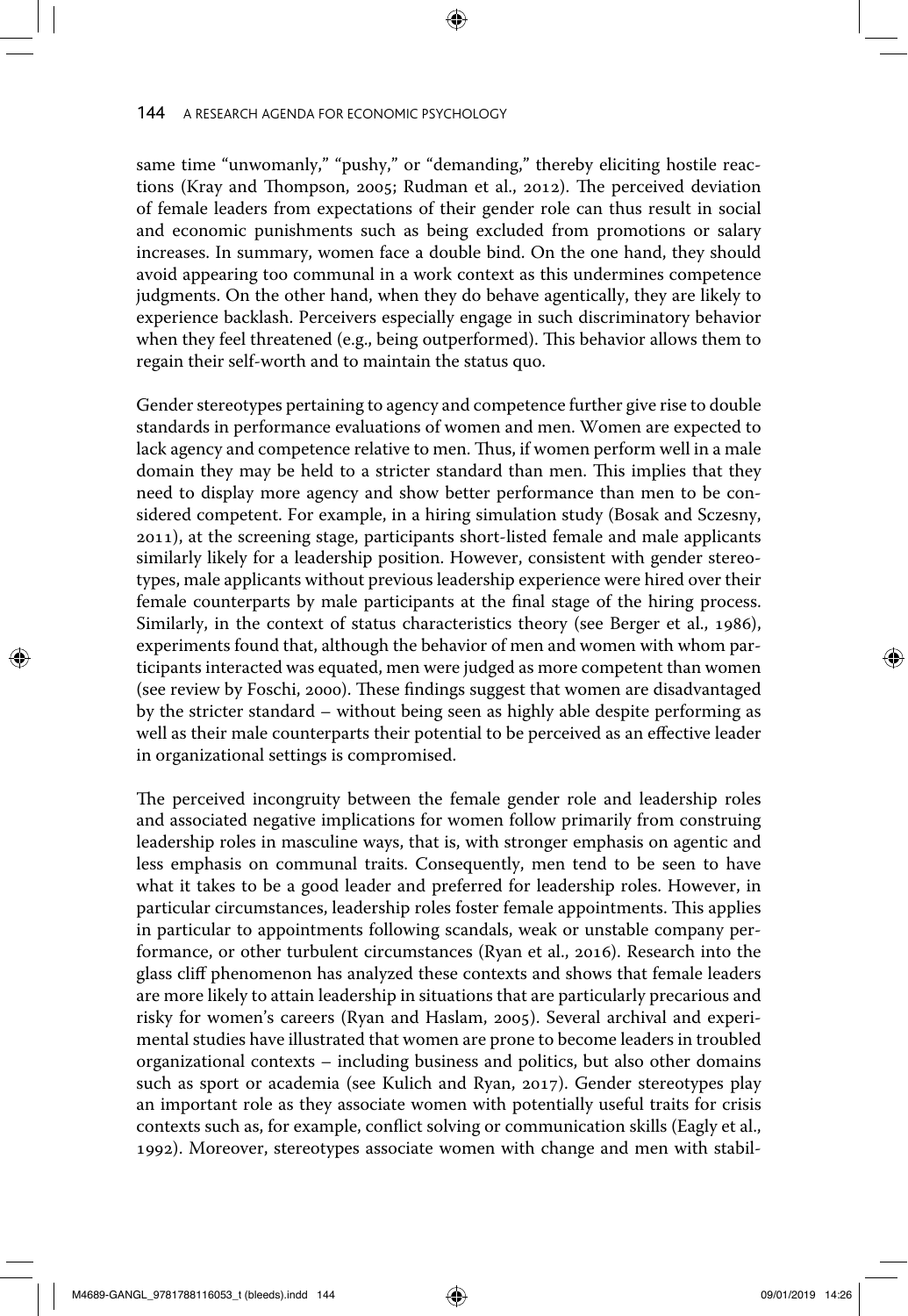## THE PERSISTENCE OF GENDER INEQUALITY IN LEADERSHIP 145

ity (Brown, Diekman and Schneider, 2011) and women's deviance from the male leader prototype responds to the perceived need for change following the crisis. Women are thus likely selected to signal to investors and clients that change is on the way (Kulich et al., 2015b). Nevertheless, the female appointments to these roles bear significant risks and are not always well intended. Although these female leaders might signal change to observers, expectations about these female appointments are often not accompanied by beliefs that women will improve the situation. Studies show that missions that involve taking the blame, enduring the crisis, and managing people are seen as fitting better with communal than agentic traits (Ryan et al., 2011). However, when a company seeks a leader who is qualified to effectively turn it around, traditional, agentic leaders are more likely to be chosen (Kulich, Iacoviello and Lorenzi-Cioldi, 2018). Regardless of the reasons for their appointment (e.g., strategic choice, scapegoat; Kulich and Ryan, 2017), female leaders occupying glass cliff positions are likely subject to criticism, psychological distress, and a high risk of failure. In conclusion, the female–crisis fit is not explained by perceptions of women's leader potential in such contexts but rather female leader appointments are tools for decision-makers to reach strategic aims, or to unload the blame for the crisis.

⊕

In summary, the perceived incongruity between leadership roles and the female gender role often results in gender bias and prejudice toward female leaders. This bias manifests itself such that women's performances and contributions are not perceived and acknowledged in the same way as their male counterparts'. In circumstances where this incongruity is lessened, female leaders break through the glass ceiling but they are selected for different reasons than men (Kulich et al., 2018) and they more likely face risks of failure than men. The conditions under which the perceived incongruity is lessened, as well as the reasons, await future research.

## 10.2.2 The impact of self-stereotyping on performance and career choices

It is critical to acknowledge that gender biases not only affect those judging women but also women themselves. Self-stereotyping in terms of gender is particularly relevant for women, whereas men are less preoccupied by gender as a self-defining dimension (Lorenzi-Cioldi, 1991). The stereotypicality of context plays an important role. Leadership contexts are inherently masculine, thereby making gender notoriously salient, which in turn has an impact on women's behaviors, as well as their career preferences and choices. Several social-psychological mechanisms drive competent women to under-perform.

A well-studied phenomenon is stereotype threat, which shows that under-performance and demotivation in stereotyped group members (e.g., women) is likely when a negative stereotype (e.g., women are bad leaders) is activated in a relevant situation (e.g., leadership context; see Hoyt and Murphy, 2016). For example, Davies, Spencer and Steele (2005) found in an experiment that women, but not men, exposed to female-stereotypic (versus neutral) content in television commercials,

M4689-GANGL\_9781788116053\_t (bleeds).indd 145 09/01/2019 14:26

◈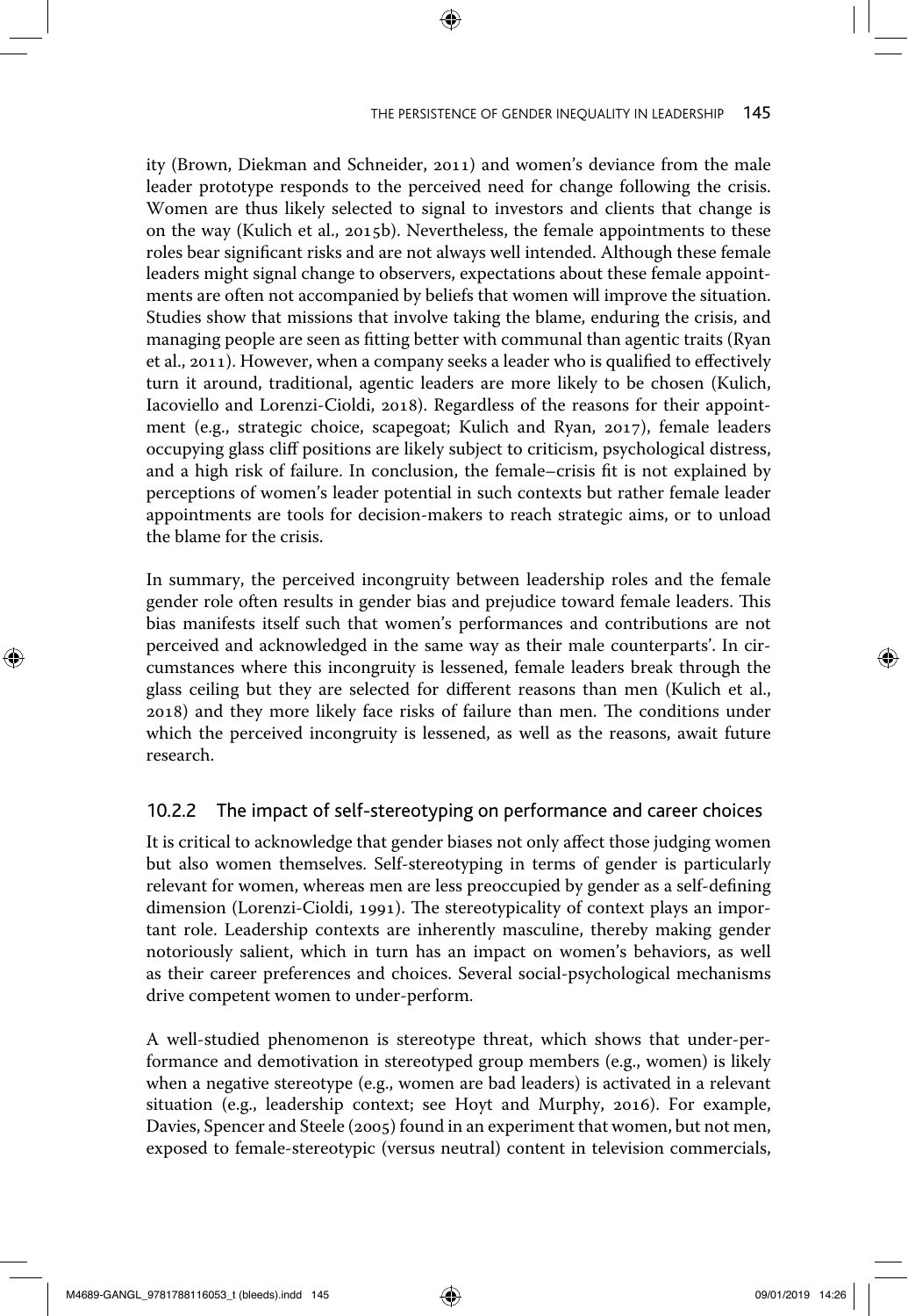expressed lower aspirations for a leadership role than a non-leadership role. Similarly, Gupta and Bhawe (2007) showed that threatening women with the stereotypical belief of greater entrepreneurship among men than women reduced female business students' entrepreneurial intentions. Research illustrated that particularly women who are competent and for whom the performance domain is important for the self-concept are affected by stereotype threat. Cues that might trigger stereotype threat and the subsequent decrease in performance can range from explicit exposure to gender stereotypes (e.g., informing participants that the experimenter is sexist) to more subtle activation (e.g., asking someone to perform in an area known to be stereotyped or serving as a single representative of one's social group). In the workplace, female leaders might experience threat particularly when moving into leadership roles in industries and organizations where women are under-represented, and when being confronted with organizational cultures that emphasize 'the virtues of competition or innate brilliance for success' (Hoyt and Murphy, 2016, p. 390), thus making gender chronically salient.

Under-performance can further be the consequence of women being afraid of negative reactions. As backlash research has shown, women can expect social and economic punishment for gender role–incongruent behaviors (Rudman et al., 2012). The backlash avoidance model predicts that women anticipate the social costs that "non-feminine" agentic behavior that violates prescriptive or proscriptive stereotypes may cause in evaluations. To save inter-relational harmony and avoid being perceived as "pushy" and "too demanding," women likely play down good performance and competence. Thus, they prefer not to negotiate better pay, or forego a promotion, in order to escape social disapproval (Kray and Thompson, 2005; Rudman et al., 2012). For example, in a dyadic negotiation simulation study, Amanatullah and Morris (2010) found that in situations where women bargained on their own behalf, they anticipated that assertiveness would evoke incongruence with female gender norms and thus backlash from the other party. Hence, when bargaining on their own behalf, these women showed less assertive behavior and fewer competing tactics, which in return led to lower outcomes. In contrast, when women bargained on behalf of others, which is congruent with the female gender role, they achieved better outcomes as they did not expect incongruity evaluations.

Another contributing factor to women's under-representation in leadership is selflimiting career behaviors. For example, in their study of police officers, Gaston and Alexander (1997) found that although both genders had the same career ambitions at the beginning of their careers, three years into their service men were more likely to ask for promotion. Such a decrease in women's ambitions is likely due to experiences of not fitting in with a typically male environment. In her lack-of-fit model, Heilman (1983) suggested that an individual's own expectations for success or failure are determined by the individual's attributes and the job requirements. Moreover, role congruity theory (Eagly and Karau, 2002) argues that prejudice can influence the behavior of group members and initiate self-regulatory processes. To the extent that women have internalized their feminine gender role, they will experience a stronger lack-of-fit with the masculine sex-typed leadership role

M4689-GANGL\_9781788116053\_t (bleeds).indd 146 **09/01/2019 14:26** 09/01/2019 14:26

◈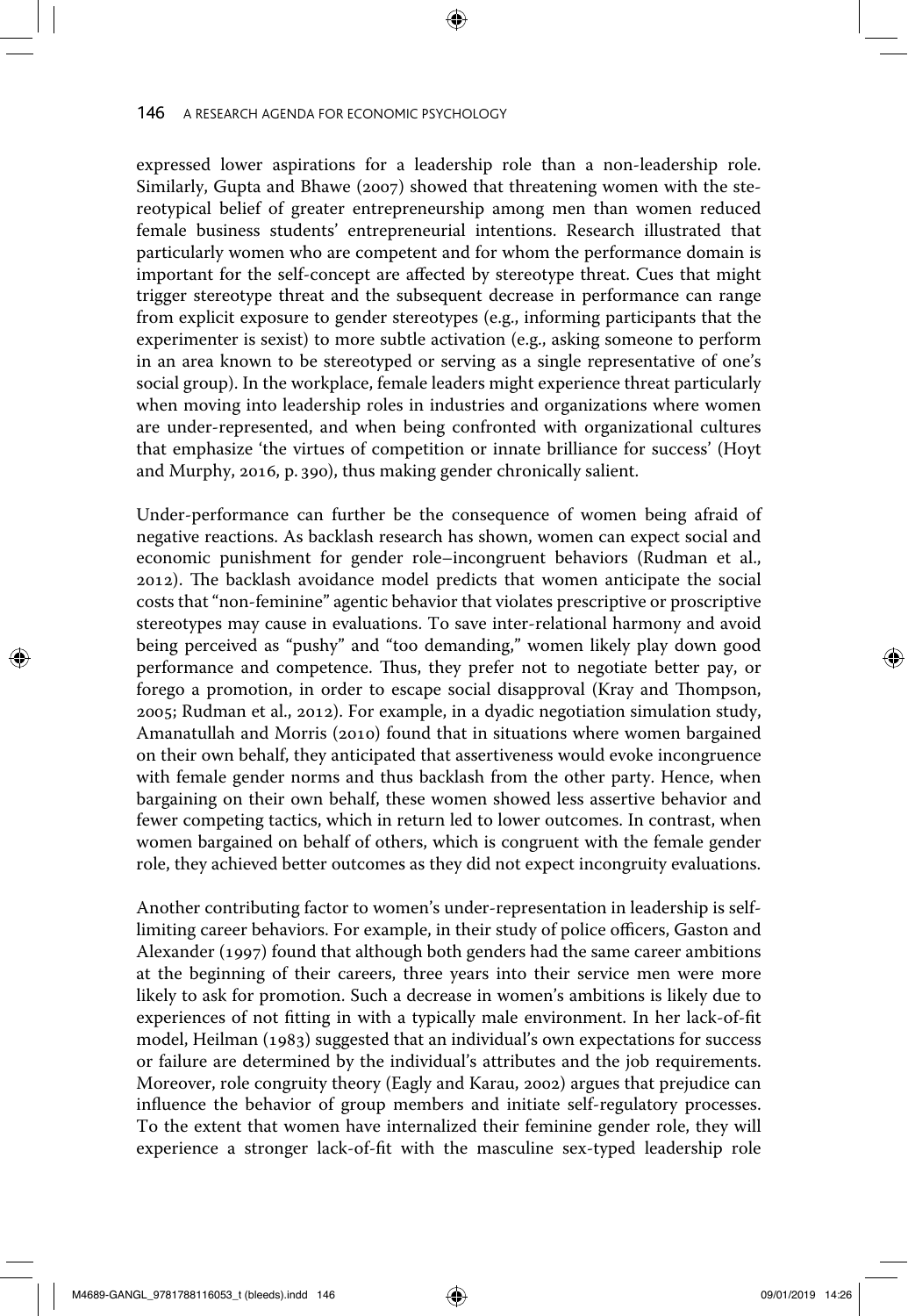and are, therefore, less likely to be attracted to and inclined to pursue such roles. These gender-stereotypical beliefs are learned through socialization. Indeed, female management students exposed to a fictitious advertisement for a leadership position judged themselves as less suitable for the position than men, and their lower levels of self-ascribed agency, compared to men's, mediated this effect (Bosak and Sczesny, 2008).

⊕

Such stereotypical self-perceptions and judgments can be further reinforced by the context, such as, for example, exposure to benevolent sexist behavior. Sexism in its traditional form is openly discriminatory and builds on negative stereotypes about women. It questions women's competences and subordinates them to men. Discrimination and the salience of negative stereotypes (stereotype threat) can indeed hold women back from pursuing a career and aspiring to leadership positions, leading them to opt out of organizations and to seek other ways to accomplish their career ambitions (Kossek, Su and Wu, 2017). However, open hostile sexism is considered illegitimate nowadays and recent research indeed shows that it likely induces resistance in women. For example, women's reactance to hostile sexism has been shown to lead to better performance in negotiations (Kray et al., 2004) and to higher leadership aspirations because such discriminatory treatment creates anger and an endeavor to demonstrate their competence (Ofosu et al., 2018). More subtle forms of sexism can also be harmful. For example, benevolent sexism builds on positive stereotypes, inducing, for example, paternalistic ideologies, which demand that women should be cared for and protected by men (Glick and Fiske, 1996). Although positive in nature on first sight, such protective behavior restricts women's decisions and subordinates them to men. This behavior is often not recognized as sexist by women and even perceived as nice and helpful. Benevolent sexism may thus indeed undermine women's performance and self-esteem (e.g., Dardenne, Bollier and Dumont, 2007). Moreover, an experimental study revealed that women who face benevolently sexist men in a leadership context, self-ascribe more relational and less agentic traits, thereby undermining their leadership emergence (Barreto et al., 2010).

Despite the perceived incongruity between leadership roles and the female gender role, certain contexts might increase women's aspirations to pursue leadership roles. In general, statistics on the percentages of women in leadership roles in various countries show that women's power deficit is particularly pronounced in the for-profit sector, compared to the non-profit sector (Catalyst, 2017; GuideStar, 2016). These observations contributed to the distinction of public good (PG) leaders who serve the broader social community from private profit (PP) leaders who focus on producing monetary profits for stakeholders. According to the goal congruity framework (Diekman et al., 2017) different leadership roles can afford different life goals of women and men, with PG more likely to afford communal and PP roles more likely to afford agentic goals. Following this rationale, Eagly, Kinahan and Bosak (2018) showed that these differences in goal affordance foster gendered selfselection into different types of leadership roles, with women preferring PG roles (over PP roles) more than men.

↔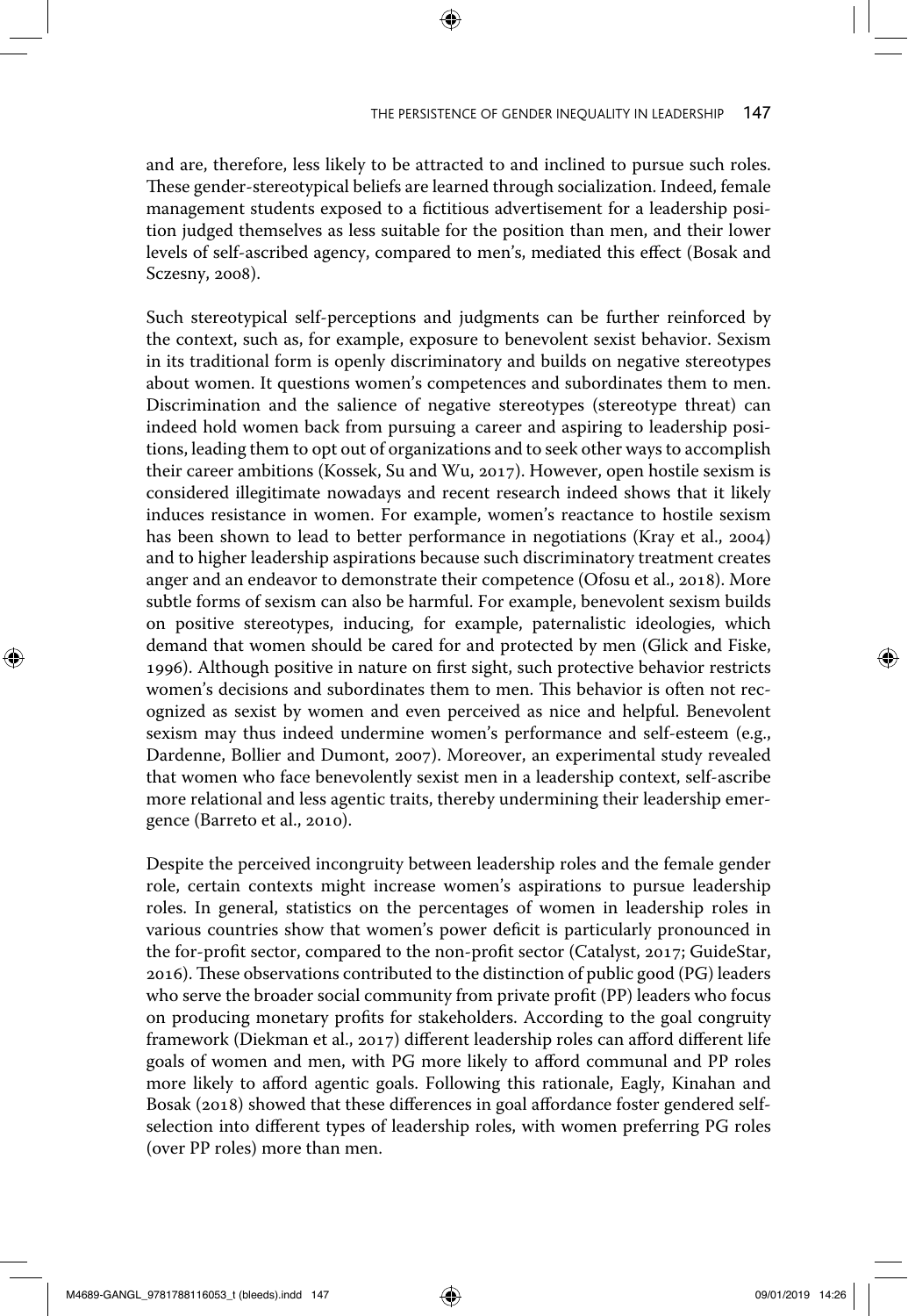A final factor that may foster or undermine female leadership is organizations' diversity culture. One of the consequences of discriminatory experiences in maledominated organizational cultures is the distancing of senior women from junior women, a phenomenon called "queen bee." This phenomenon has been argued to be particularly strong for senior women as they enter more masculine environments in which discrimination becomes more likely. Looking at the effect of professional mobility on women's attitudes, a study comparing female senior and junior doctors found that female senior doctors were less concerned with female junior doctors' problems, they perceived lower gender discrimination, and held stronger meritocratic beliefs (Kulich et al., 2015a). Overall, it seems that particular low gender identification and feelings of being discriminated against lead women to report being more agentic and more committed to their careers than women in general (see Derks, Van Laar and Ellemers, 2016). Indeed, junior women report less support from female (compared to male) supervisors in diversity-adverse compared to diversity-friendly contexts (Paustian-Underdahl et al., 2017). Such ingroup-distancing behaviors are thus a coping strategy within a discriminatory work environment. On the one hand, professionally mobile women align their attitudes with those of the (male) management. On the other hand, they create a distance from, or even barriers to other women, thus reinforcing the gender divide in leadership.

In summary, the incongruity between leadership roles and the female gender role is also evident in female leaders' self-perceptions and this form of self-stereotyping can limit female leaders' behaviors and choices. Certain contexts (e.g., stereotype threat; sexist environment) can make gender stereotypes more salient and in doing so, can undermine female leadership emergence. In contrast, contexts that are more inclusive and aligned with the female gender role can help women to embrace leadership and develop their potential.

## **10.3 Achieving gender balance in leadership: Still some way to go**

This chapter has shown that gender stereotypes are still alive, pervasive, and influential in fostering gender inequality in leadership. To address and overcome gender inequality, it is critical to understand both – the barriers that hold women back from rising to the top and the challenges that women are confronted with in leadership roles (Eagly and Carli, 2007; Ellemers et al., 2012). Blatant sexism and respective discrimination are easy to detect and can be confronted with legislation. While overt sexism is no longer acceptable in work settings, the presence of gender stereotypes can, however, significantly affect decision-makers' judgment as well as women's own behavior. As long as gender stereotypes persist, legislation will not be sufficient to reduce or even eliminate gender inequality in leadership. Research shows that stereotypes about the different characteristics of women and men have not changed over time (Haines, Deaux and Lofaro, 2016). However, as a meta-analytic review of studies on the masculine construal of leadership suggested, the association of leadership and masculine characteristics has decreased

M4689-GANGL\_9781788116053\_t (bleeds).indd 148 **09/01/2019 14:26** 09/01/2019 14:26

◈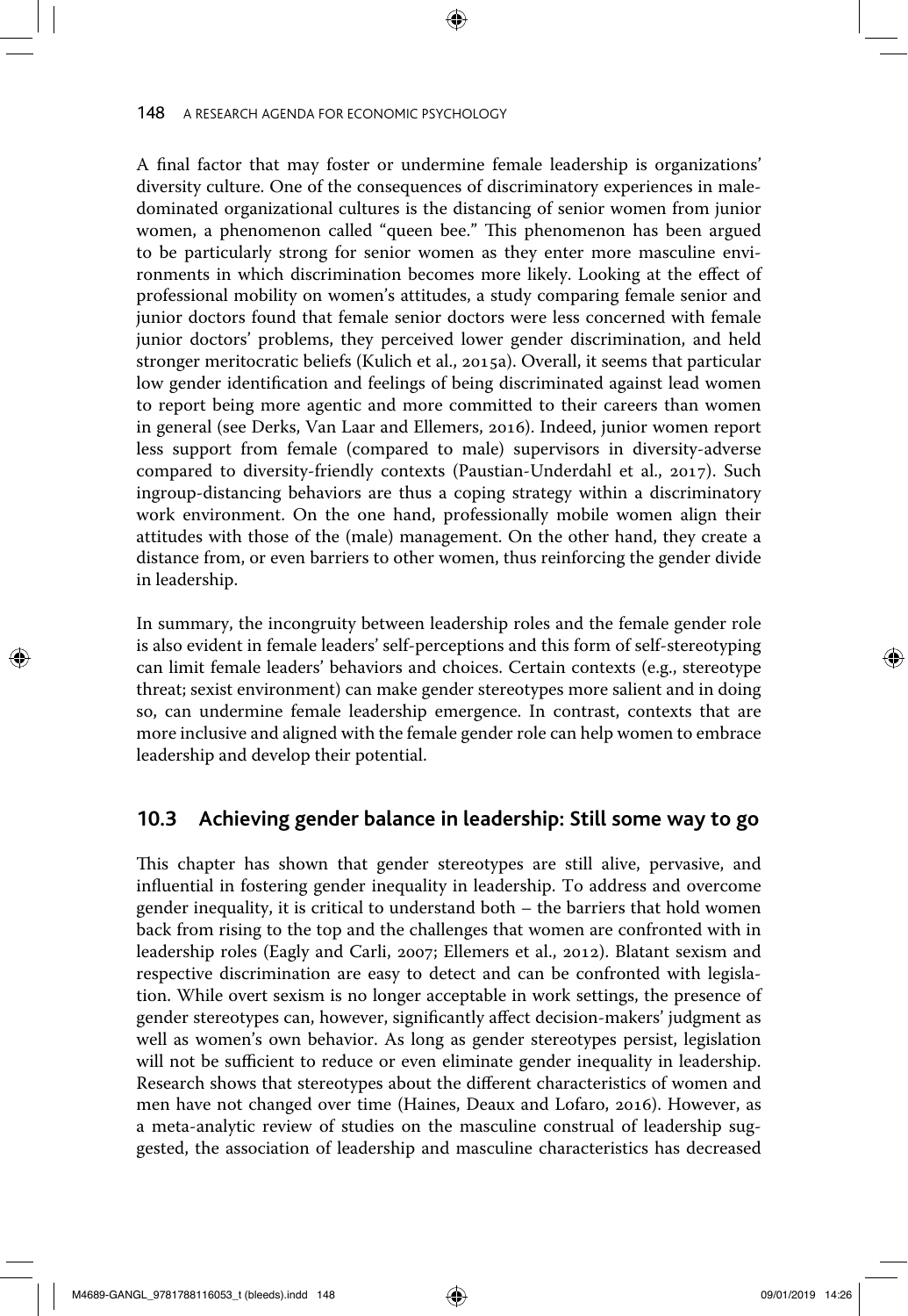over time. Despite this decrease, leaders continue to be perceived as more like men than women (Koenig et al., 2011), particularly in male-dominated and higher status leader roles. It is therefore imperative for researchers and practitioners alike to consider the context in which they study gender stereotypes. In workplace and leadership settings, gender-stereotypical expectations tend to be more context bound for women than for men who have more behavioral leeway (Lorenzi-Cioldi, 2006) as long as they do not violate status norms (Bosak et al., 2016).

Increasing the number of female leaders is often seen as the key intervention to reach gender equality in the workplace. For example, social role theory suggests that increasing the number of female leaders and women in the workplace might foster a change of gender stereotypes over time (Eagly, 1987, 2017). Indeed, in their study of dynamic stereotypes, Bosak and Sczesny (2011) found that participants' stereotypes about women, men and leaders were malleable. They showed an erosion of the perceived incongruity between leaders and women, because of a projected increase of women in male-dominated roles over time. At the same time, higher female representation in leadership can also lead to the opposite effect when women are predominately solicited for work and leadership roles in communal domains. Moreover, although glass cliffs lead to more female leadership appointments, they do not necessarily create favorable work and career conditions for the women affected. It is therefore critical to further analyze the quality and the context of female leader appointments as these appointments might include new hidden barriers underlying the visible increase in female leaders.

In summary, a larger number of female leaders and women in counter-stereotypical professions can yield positive effects for other women at work, such as more equality in promotion rates (see Kunze and Miller, 2017). Successful women may also act as role models who make women feel more empowered and facilitate their performance (e.g., Latu et al., 2013) but who also buffer the negative effects of stereotype threat. Greater representation of women in professional and management roles can thus foster gender equality, but only in certain conditions. Precarious glass cliff positions, backlash experienced by agentic women in leadership roles, and "queen bee" behaviors continue to pose challenges to female leadership success. A positive climate for gender inclusion appears to be key to (1) successfully leverage women's talents; (2) ensure gender fairness in selection processes; and (3) achieve high levels of workplace support for women (Kossek et al., 2017).

# **References**

◈

- Amanatullah, E.T. and M.W. Morris (2010). "Negotiating gender roles: Gender differences in assertive negotiating are mediated by women's fear of backlash and attenuated when negotiating on behalf of others." *Journal of Personal and Social Psychology*, **98**, 256–67.
- Barreto, M., N. Ellemers, L. Piebinga and M. Moya (2010). "How nice of us and how dumb of me: The effect of exposure to benevolent sexism on women's task and relational self-descriptions." *Sex Roles*, **62**, 532–44.

M4689-GANGL\_9781788116053\_t (bleeds).indd 149 09/01/2019 14:26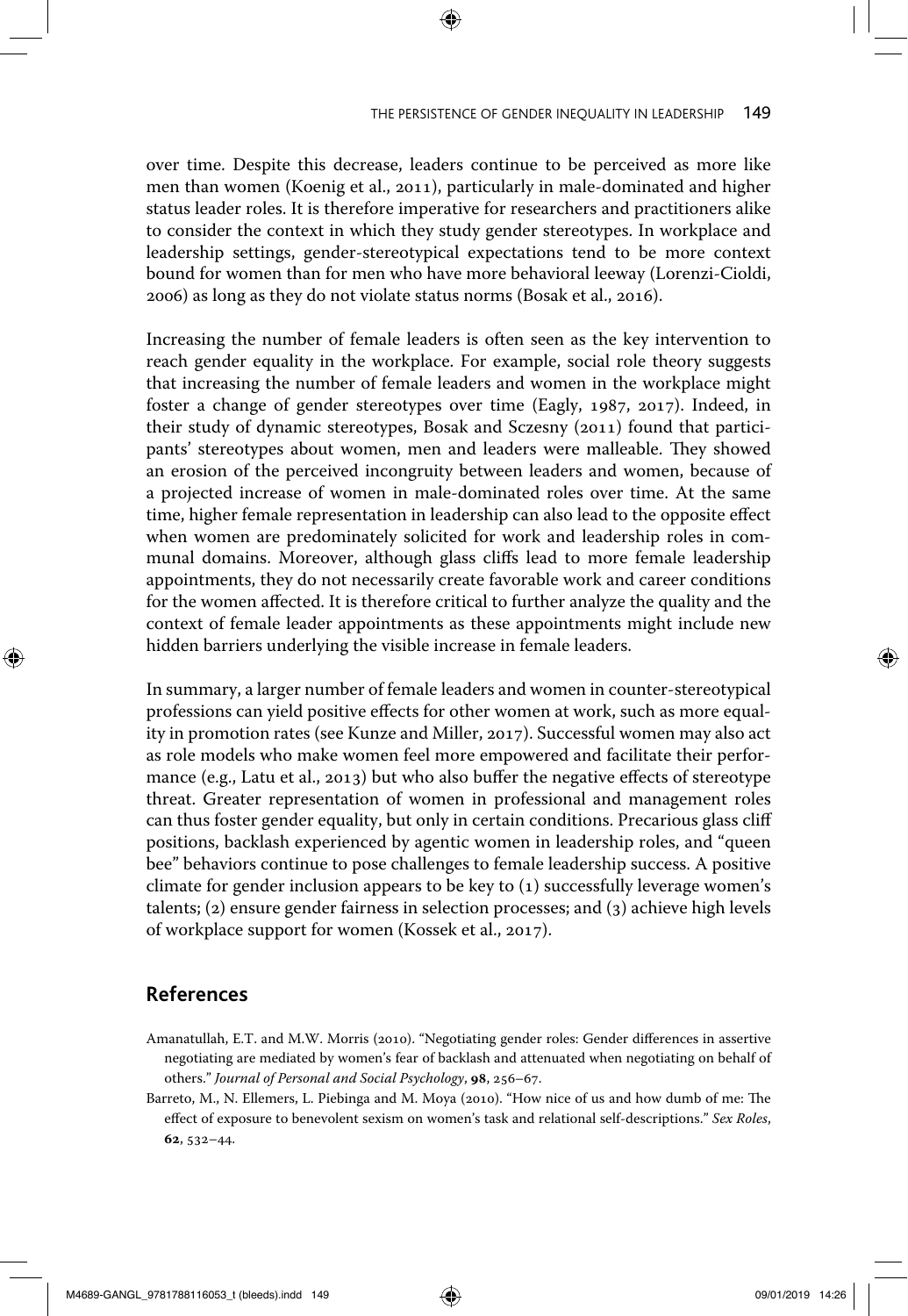- Berger, J., M. Webster, Jr., C.L. Ridgeway and S.J. Rosenholtz (1986). "Status cues, expectations, and behavior." In E. Lawler (ed.), *Advances in Group Processes* (Vol. 3, pp.1–22). Greenwich, CT: JAI Press.
- Bosak, J. and S. Sczesny (2008). "Am I the right candidate? Self-ascribed fit of women and men to a leadership position." *Sex Roles*, **58**, 682–8.
- Bosak, J. and S. Sczesny (2011). "Gender bias in leader selection? Evidence from a hiring simulation study." *Sex Roles*, **65**, 234–42.
- Bosak, J., F. Asbrock and B. Meyer (2018). "Salience of category." In T.K. Shackelford and V.A. Weekes-Shackelford (eds), *Encyclopedia of Evolutionary Psychological Science*. New York: Springer.
- Bosak, J., S. Sczesny and A.H. Eagly (2007). "Die Bedeutung von Informationen zur sozialen Rolle für die Reduktion geschlechtsstereotypen Urteilens: Ein methodisches Artefakt?" [The impact of social role information on reducing gender-stereotypical judgments: A methodological artifact?]. *Zeitschrift für Sozialpsychologie*, **38**, 277–84.
- Bosak, J., S. Sczesny and A.H. Eagly (2012). "The impact of social roles on trait judgments: A critical reexamination." *Personality and Social Psychology Bulletin*, **38**, 429–40.
- Bosak, J., C. Kulich, L. Rudman and M. Kinahan (2016). "Be an advocate for others, unless you are a man: Backlash against gender-atypical male job candidates." *Psychology of Men and Masculinity*, **19**(1), 156–65.
- Brown, E.R., A.B. Diekman and M.C. Schneider (2011). "A change will do us good: Threats diminish typical preferences for male leaders." *Personality and Social Psychology Bulletin*, **37**, 930–41.
- Catalyst (2016). "Women in S&P 500 companies." Accessed 26 November 2018 at http://www.catalyst. org/knowledge/women-sp-500-companies.
- Cejka, M.A. and A.H. Eagly (1999). "Gender-stereotypic images of occupations correspond to the sex segregation of employment." *Personality and Social Psychology Bulletin*, **25**, 413–23.
- Cialdini, R.B. and M.R. Trost (1998). "Social influence: Social norms, conformity, and compliance." In D.T. Gilbert, S.T. Fiske and G. Lindzey (eds), *The Handbook of Social Psychology* (4th ed., pp. 151–92). Boston, MA: McGraw-Hill.
- Dardenne, B., T. Bollier and M. Dumont (2007). "Insidious dangers of benevolent sexism: Consequences for women's performance." *Journal of Personality and Social Psychology*, **93**, 764–79.
- Davies, P., S. Spencer and C. Steele (2005). "Clearing the air: Identity safety moderates the effects of stereotype threat on women's leadership aspirations." *Journal of Personality and Social Psychology*, **88**, 276–87.
- Davison, H.K. and M.J. Burke (2000). "Sex discrimination in simulated employment contexts: A metaanalytic investigation." *Journal of Vocational Behavior*, **56**, 225–48.
- Dawson, J., R. Kersley and S. Natella (2016). *The CS Gender 3000: The Reward for Change*, Credit Suisse report. Accessed 27 November 2018 at http://publications.credit-suisse.com/tasks/render/file/index. cfm?fileid=5A7755E1-EFDD-1973-A0B5C54AFF3FB0AE.
- Deaux, K. and T. Emswiller (1974). "Explanations of successful performance on sex-linked tasks: What is skill for the male is luck for the female." *Journal of Personality and Social Psychology*, **29**,  $80 - 85.$
- Deaux, K. and L.L. Lewis (1984). "Structure of gender stereotypes: Interrelationships among components and gender label." *Journal of Personality and Social Psychology*, **46**, 991–1004.
- Derks, B., C. van Laar and N. Ellemers (2016). "The queen bee phenomenon: Why women leaders distance themselves from junior women." *Leadership Quarterly*, **27**, 456–69.
- Diekman, A.B. and A.H. Eagly (2000). "Stereotypes as dynamic constructs: Women and men of the past, present, and future." *Personality and Social Psychology Bulletin*, **26**, 1171–88.
- Diekman, A.B., M. Steinberg and E.R. Brown et al. (2017). "A goal congruity model of role entry, engagement, and exit: Understanding communal goal processes in STEM gender gaps." *Personality and Social Psychology Review*, **21**, 142–75.
- Eagly, A.H. (1987). *Sex Differences in Social Behavior: A Social-role Interpretation*. Hillsdale, NJ: Lawrence Erlbaum.

M4689-GANGL\_9781788116053\_t (bleeds).indd 150 **(C)** 09/01/2019 14:26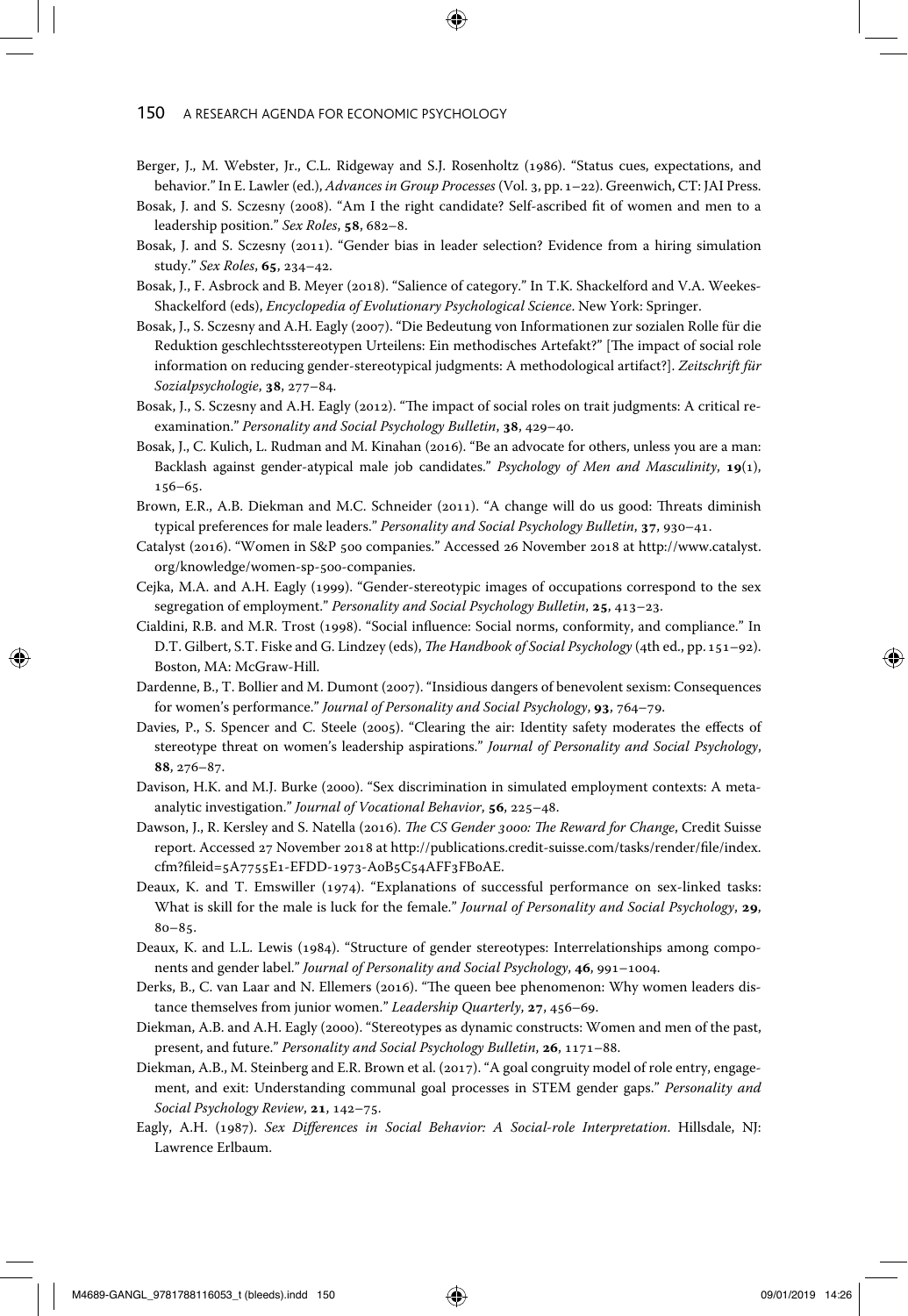- Eagly, A.H. (2016). "When passionate advocates meet research on diversity: Does the honest broker stand a chance?" *Journal of Social Issues*, **72**(1), 199–222.
- Eagly, A.H. and L.L. Carli (2007). *Through the Labyrinth: The Truth About How Women Become Leaders*. Boston, MA: Harvard Business Review.
- Eagly, A.H. and S.J. Karau (2002). "Role congruity theory of prejudice toward female leaders." *Psychological Review*, **109**, 573–98.
- Eagly, A.H. and A. Mladinic (1994). "Are people prejudiced against women? Some answers from research on attitudes, gender stereotypes, and judgments of competence." *European Review of Social Psychology*, **5**, 1–35.
- Eagly, A.H., M. Kinahan and J. Bosak (2018). "Where and why do women lead? The importance of leadership for the public good versus private profit." *Proceedings of the 33rd Annual Conference of the Society for Industrial and Organizational Psychology*.
- Eagly, A.H., M.G. Makhijani and B.G. Klonsky (1992). "Gender and the evaluation of leaders: A metaanalysis." *Psychological Bulletin*, **111**, 3–22.
- Eagly, A.H., W. Wood and A.B. Diekman (2000). "Social role theory of sex differences and similarities: A current appraisal." In T. Eckes and H.M. Trautner (eds), *The Developmental Social Psychology of Gender* (pp. 123–74). Mahwah, NJ: Lawrence Erlbaum.
- Ellemers, N., F. Rink, B. Derks and M.K. Ryan (2012). "Women in high places: When and why promoting women into top positions can harm them individually or as a group (and how to prevent this)." *Research in Organizational Behavior*, **32**, 163–87.
- European Commission (2016). "Gender balance on corporate boards: Europe cracking the glass ceiling." *Factsheet*, July. Accessed 26 November 2018 at http://ec.europa.eu/newsroom/document.cfm?doc\_ id=46280.
- Evers, A. and M. Sieverding (2014). "Why do highly qualified women (still) earn less? Gender differences in long-term predictors of career success." *Psychology of Women Quarterly*, **38**, 93–106.
- Festinger, L. (1954). "A theory of social comparison processes." *Human Relations*, **7**(2), 117–40.
- Fiske, A.P., N. Haslam and S.T. Fiske (1991). "Confusing one person with another: What errors reveal about the elementary forms of social relations." *Journal of Personality and Social Psychology*, **60**, 656–74.
- Fiske, S.T., J.C. Cuddy, J. Xu and P. Glick (2002). "A model of (often mixed) stereotype content: Competence and warmth respectively follow from perceived status and competition." *Journal of Personality and Social Psychology*, **82**(6), 878–902.
- Foschi, M. (2000). "Double standards for competence: Theory and research." *Annual Review of Sociology*, **26**, 21–42.
- Gaston, K.C. and J. Alexander (1997). "Women in the police: Factors influencing managerial advancement." *Women in Management Review*, **12**, 47–55.
- Glick, P. and S.T. Fiske (1996). "The ambivalent sexism inventory: Differentiating hostile and benevolent sexism." *Journal of Personality and Social Psychology*, **70**(3), 491–512.
- GuideStar (2016). "More women headed large nonprofits according to new GuideStar analysis." Accessed 27 November 2018 at https://learn.guidestar.org/news/news-releases/more-women-headed-large-nonprofits-according-to-new-guidestar-analysis.
- Gupta, V.K. and N.M. Bhawe (2007). "The influence of proactive personality and stereotype threat on women's entrepreneurial intentions." *Journal of Leadership and Organizational Studies*, **13**, 73–85.
- Haines, E.L., K. Deaux and N. Lofaro (2016). "The times they are a-changing. . .or are they not? A comparison of gender stereotypes, 1983–2014." *Psychology of Women Quarterly*. Accessed 3 December 2018 at http://doi.org/10.1177/0361684316634081.
- Hamilton, D.L., S.J. Stroessner and D.M. Driscoll (1994). "Social cognition and the study of stereotypes." In P.G. Devine, D.L. Hamilton and T.M. Ostrom (eds), *Social Cognition: Contributions to Classic Issues in Social Psychology* (pp. 291–321). New York: Springer.
- Heilman, M.E. (1983). "Sex bias in work settings: The lack of fit model." In B. Staw and L. Cummings (eds), *Research in Organizational Behavior* (Vol. 5). Greenwich, CT: JAI.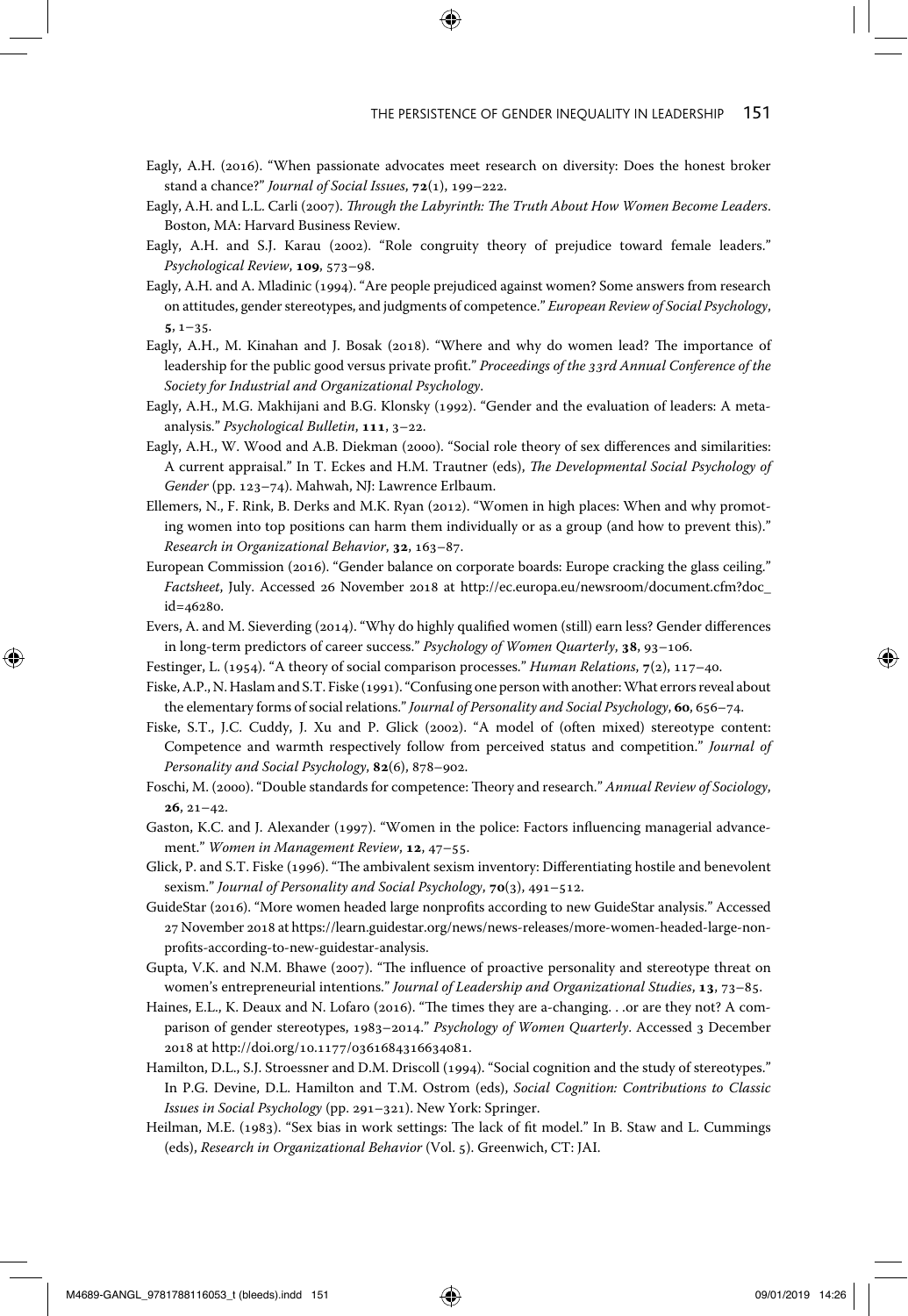- Heilman, M.E. (2001). "Description and prescription: How gender stereotypes prevent women's ascent up the organizational ladder." *Journal of Social Issues*, **57**, 657–74.
- Heilman, M.E. (2012). "Gender stereotypes and workplace bias." *Research in Organizational Behavior*, **32**, 113–35.
- Heilman, M. and R. Guzzo (1978). "The perceived cause of work success as a mediator of sex discrimination in organizations." *Organizational Behavior and Human Performance*, **21**(3), 346–57.
- Heilman, M.E and T.G. Okimoto (2007). "Why are women penalized for success at male tasks? The implied communality deficit." *The Journal of Applied Psychology*, **92**(1), 81–92.
- Heilman, M.E., A.S. Wallen, D. Fuchs and M.M. Tamkins (2004). "Penalties for success: Reactions to women who succeed at male gender-typed tasks." *Journal of Applied Psychology*, **89**(3), 416–27.
- Hoyt, C.L. and S.E. Murphy (2016). "Managing to clear the air: Stereotype threat, women, and leadership." *The Leadership Quarterly*, **27**, 387–99.
- Joshi, A., J. Son and H. Roh (2015). "When can women close the gap? A meta-analytic test of sex differences in performance and rewards." *Academy of Management Journal*, **58**, 1516–45.
- Koch, A.J., S.D. D'Mello and P.R. Sackett (2015). "A meta-analysis of gender stereotypes and bias in experimental simulations of employment decision making." *Journal of Applied Psychology*, **100**, 128–61.
- Koenig, A.M., A.H. Eagly, A.A. Mitchell and T. Ristikari (2011). "Are leader stereotypes masculine? A meta-analysis of three research paradigms." *Psychological Bulletin*, **137**, 616–42.
- Kossek, E.E., R. Su and L. Wu (2017). "'Opting out' or 'pushed out'? Integrating perspectives on women's career equality for gender inclusion and interventions." *Journal of Management*, **43**, 228–54.
- Kray, L.J. and L. Thompson (2005). "Gender stereotypes and negotiation performance: An examination of theory and research." *Research in Organizational Behavior*, **26**, 103–82.
- Kray, L.J., J. Reb, A.D. Galinsky and L. Thompson (2004). "Stereotype reactance at the bargaining table: The effect of stereotype activation and power on claiming and creating value." *Personality and Social Psychology Bulletin*, **30**(4), 399–411.
- Kulich, C. and M.K. Ryan (2017). "The glass cliff." In R. Aldag (ed.), *Oxford Research Encyclopaedia of Business and Management*. Oxford: Oxford University Press.
- Kulich, C., V. Iacoviello and F. Lorenzi-Cioldi (2018). "Solving the crisis: When agency is the preferred leadership for implementing change." *The Leadership Quarterly*, **29**, 295–308.
- Kulich, C., F. Lorenzi-Cioldi and V. Iacoviello (2015a). "Moving across status lines: Lack of concern for the ingroup and group identification." *Journal of Social Issues*, **71**, 453–75.
- Kulich, C., F. Lorenzi-Cioldi and V. Iacoviello et al. (2015b). "Signaling change during a crisis: Refining conditions for the glass cliff." *Journal of Experimental Social Psychology*, **61**, 96–103.
- Kulich, C., G. Trojanowski and M.K. Ryan et al. (2011). "Who gets the carrot and who gets the stick? Evidence of gender disparities in executive remuneration." *Strategic Management Journal*, **32**, 301–21.
- Kunze, A. and A.R. Miller (2017). "Women helping women? Evidence from private sector data on workplace hierarchies." *The Review of Economics and Statistics*, **99**(5), 769–75.
- Latu, I.M., M.S. Mast, J. Lammers and D. Bombari (2013). "Successful female leaders empower women's behavior in leadership tasks." *Journal of Experimental Social Psychology*, **49**, 444–8.
- Lorenzi-Cioldi, F. (1991). "Self-stereotyping and self-enhancement in gender groups." *European Journal of Social Psychology*, **21**, 403–17.
- Lorenzi-Cioldi, F. (2006). "Group status and individual differentiation." In T. Postmes and J. Jetten (eds), *Individuality and the Group* (pp. 94–115). London: SAGE Publications.
- Ofosu, N., C. Kulich, S. de Lemus and F. Lorenzi-Cioldi (2018). "Women's leadership aspirations: A vulnerable strategy to confront sexism in female–male dyads." Manuscript under review.
- Paustian-Underdahl, S.C., E. King and S. Rogelberg et al. (2017). "Perceptions of supervisor support: Resolving paradoxical patterns across race and gender." *Journal of Occupational and Organizational Psychology*, **90**, 436–57.
- Post, C. and K. Byron (2015). "Women on boards and firm financial performance: A meta-analysis." *Academy of Management Journal*, **58**(5), 1546–71.

M4689-GANGL\_9781788116053\_t (bleeds).indd 152 (← ) and control on the control on the control on the control of the control on the control on the control on the control on the control on the control on the control on the c